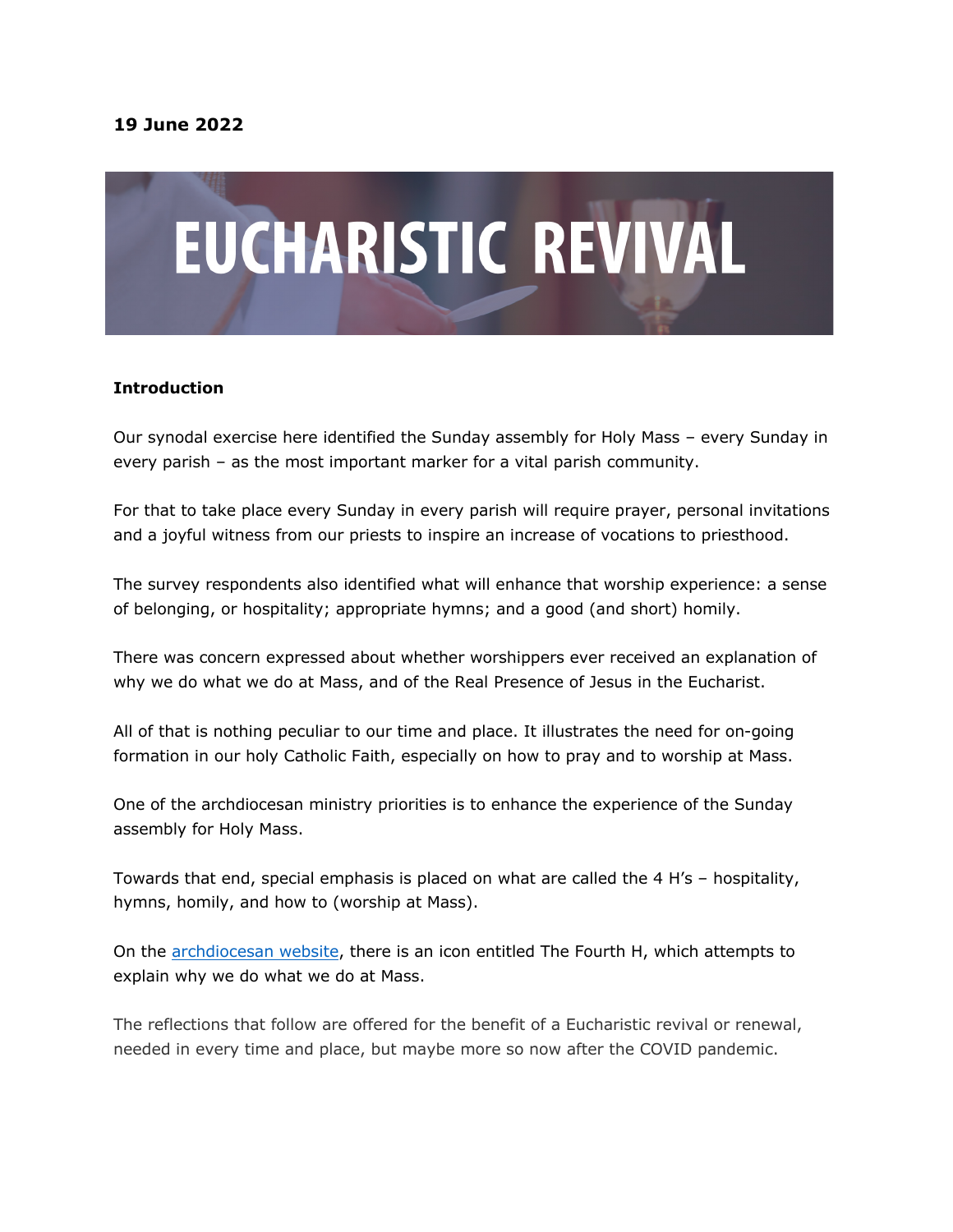Our Holy Father Francis (May the Lord preserve him) often organizes his comments around "tres palabras," or 3 points.

That schema serves well for comments on the Eucharist, as there can be said to be 3 Eucharistic moments: Worship at Holy Mass, the Consecration, and Holy Communion.

### **Worship at Holy Mass**

The Third Commandment tells us to keep one day a week holy. The Jews do that on Saturday. Catholics do it on Sunday, to honor the day Jesus rose from the dead.

We keep Sunday holy by not working (unless we *really* have to), by doing good deeds, and by worship at Mass, either after 4 pm on Saturday, or any time on Sunday.

The heart of our worship at Mass involves gift-giving between God and ourselves; in fact, "the holy exchange of gifts" is a traditional way of referring to the Mass.

In the first part of Mass called the Liturgy of the Word, in the readings and the homily, we listen to a proclamation and an explanation of God's unconditional, unbounded love for us.

In exchange, in the second part of Mass called the Liturgy of the Eucharist, we give the gift of like minded love to God. And after that, a series of changes take place:

We reach into the collection basket to change our gift of love to God into an offering of money, time in prayer, or service to the poor; put your money where your mouth is.

Those offerings are then changed into, and collectively symbolized by the bread and wine that are brought to the altar.

And at the altar, God works through a priest to change the bread and wine into the Body and Blood of Jesus, making mystically present his sacrifice on the cross for our benefit.

The Eucharist is given as spiritual food at Holy Communion to change us to be like Jesus, imitating his mind and heart, his humility and charity, his forgiveness and service.

And if we live that way after Mass, outside of church, on weekdays, towards any and all people, even an enemy, especially an enemy, with God's help we will change the world.

All of the above makes up the worship we offer God at Holy Mass. It is right and just, our duty and our salvation to give God thanks and praise at Mass.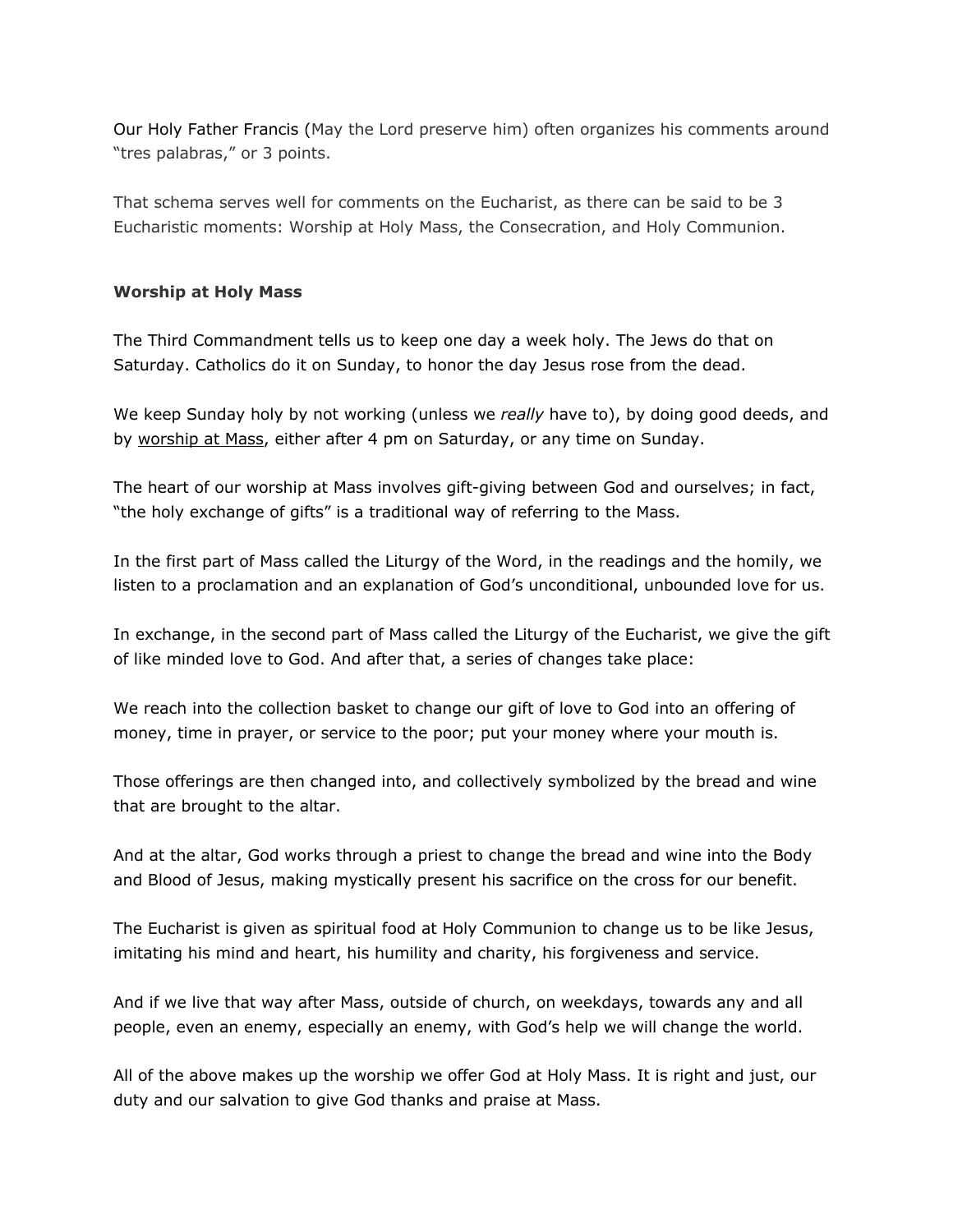#### **The Consecration**

Impress your family and friends by using the word *transubstantiation* in conversation. But just in case someone knows what it means, you should try to understand it too.

The word transubstantiation is rooted in Latin. The "tion" ending indicates an action, "trans" or change is the action, and "substantia" (a thing's essential nature) is what is changed.

So, the word means the act of changing the essential nature of a thing into a different nature. This is the word used to describe what happens to bread and wine at Holy Mass.

During Mass, at the Consecration, a priest invokes the Holy Spirit and repeats Jesus' words at the Last Supper, and the bread and wine are changed into the Body and Blood of Jesus.

The essential nature is changed, but it still looks and tastes like bread and wine; those are called accidentals, in the sense that they aren't essential to the nature of a thing.

This is a miracle, something the laws of nature can't explain. It's also a mystery, not like a who-done-it story, but a truth about God that we believe even if we can't fully understand.

But with our intellect, we are able to make conclusions about what is unseen from what is seen; faith will tell us Christ is present, even when our human senses fail.

That's why, at the Consecration, we kneel in silence broken only by the ringing of a bell, which calls our attention to worship and adore the Real Presence of Jesus in the Eucharist.

Sometimes, at that same moment, people in the pews call out, "my Lord and my God." It's okay to do that, when it's inspired by faith in and devotion to the Real Presence.

That's also why candles and flowers are placed around the altar, the altar ministers bow and genuflect, and incense is burned (Trinity, Powder Blend, hypo-allergenic… the blue stuff).

Finally, with the change at Consecration, it's no longer correct to refer to the Eucharist as bread and wine, because it's really, truly and most completely the Body and Blood of Jesus.

## **Holy Communion**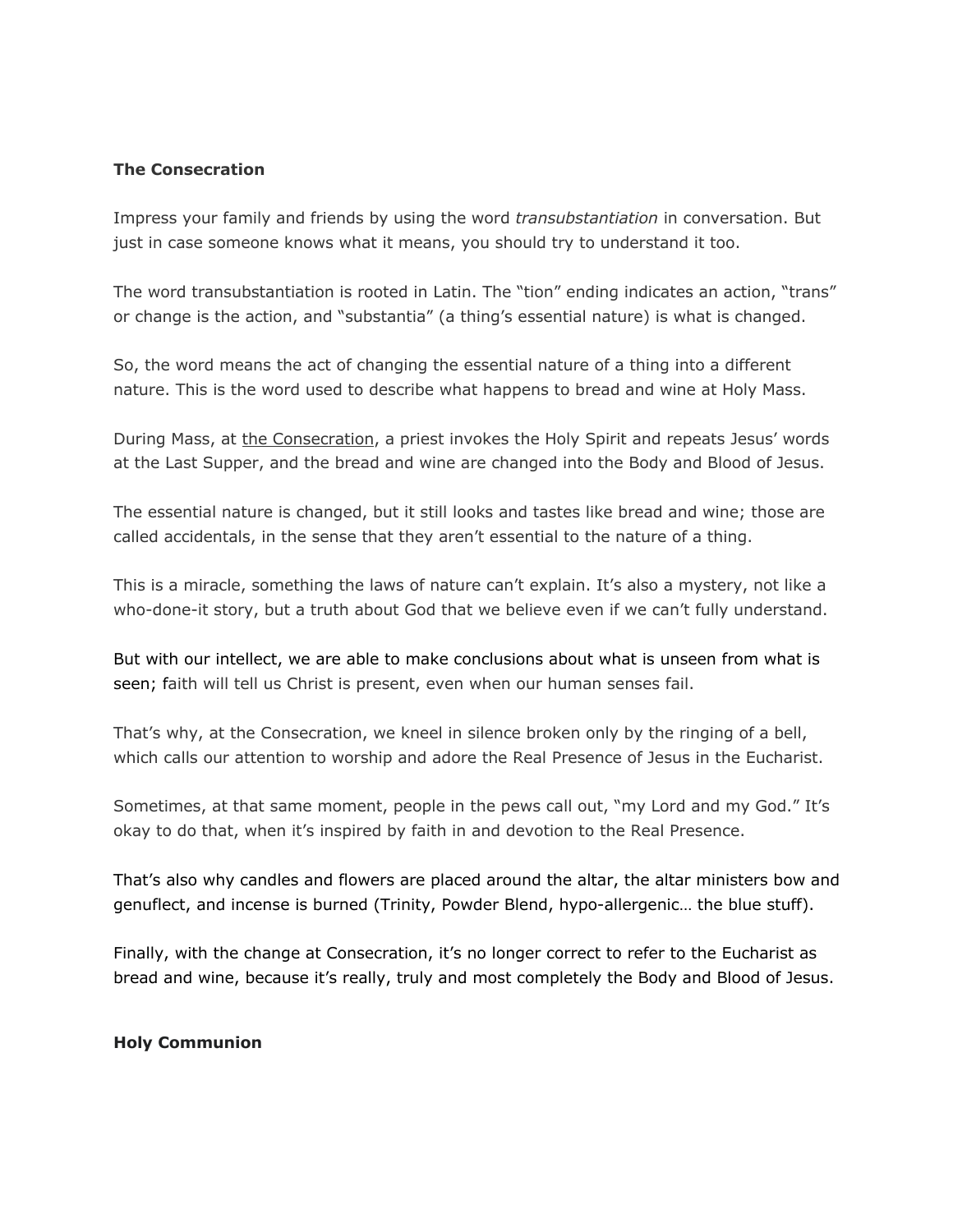The decision on whether to go to **Holy Communion** belongs to each Catholic, and no one else. And in that regard, we should give ourselves the benefit of the doubt, and receive…

After, of course, examining ourselves: Am I Catholic? Can I distinguish between bread and the Host? Have I fasted for 1 hour before Communion time? Am I guilty of mortal sin?

We are obliged by Church law to go to Communion at least once a year, but we should want to go more often on account of the many benefits, for example:

It strengthens our union with God, the Church, and the saints in heaven. It's like a line in a poem: My God and I shall interknit, like rain and ocean, breath and air.

A consequence of our union with God from Holy Communion is that our venial (minor) sins are forgiven, and it makes us stronger to say "no" to doing a mortal (major) sin.

Holy Communion also lifts up our hope in the promise of heaven, and our desire to go there (that's why the Eucharist is given to people when they're sick or dying).

Heaven is the goal for which God created us. We say the saints in heaven, through the mercy of God, rest in peace, experienced as sublime bliss.

The cause of our sadness is the persistent, painful nagging of our desiring to be satisfied; it's never enough, or long-lasting, and so we start all over again, and again. Ugh.

So, the cause of our joy is the *quieting* our desires, when all the good things we want are satisfied at once, completely, and forever by our perfect union with God = heaven. Aah.

And that's because any good thing we desire has its origin and fullness in God; if you hanker for a Hostess Ho-Ho, it's really God you desire, the essence of Ho-Ho-ness.

Receiving the Eucharist slowly works a change in us: to desire power, possessions and pleasure less, and to desire God more, as well as the things of God, like helping the poor.

## **Conclusion**

Going to Sunday Mass isn't our only religious practice; in fact, the readings and homily, giving a gift, and receiving Communion help us practice religion outside of church too.

At the end of Mass, the deacon or priest says words translated from the Latin, *Ite missa est*. It means: Go! The Church is sent! This isn't permission to leave, but a command to go.